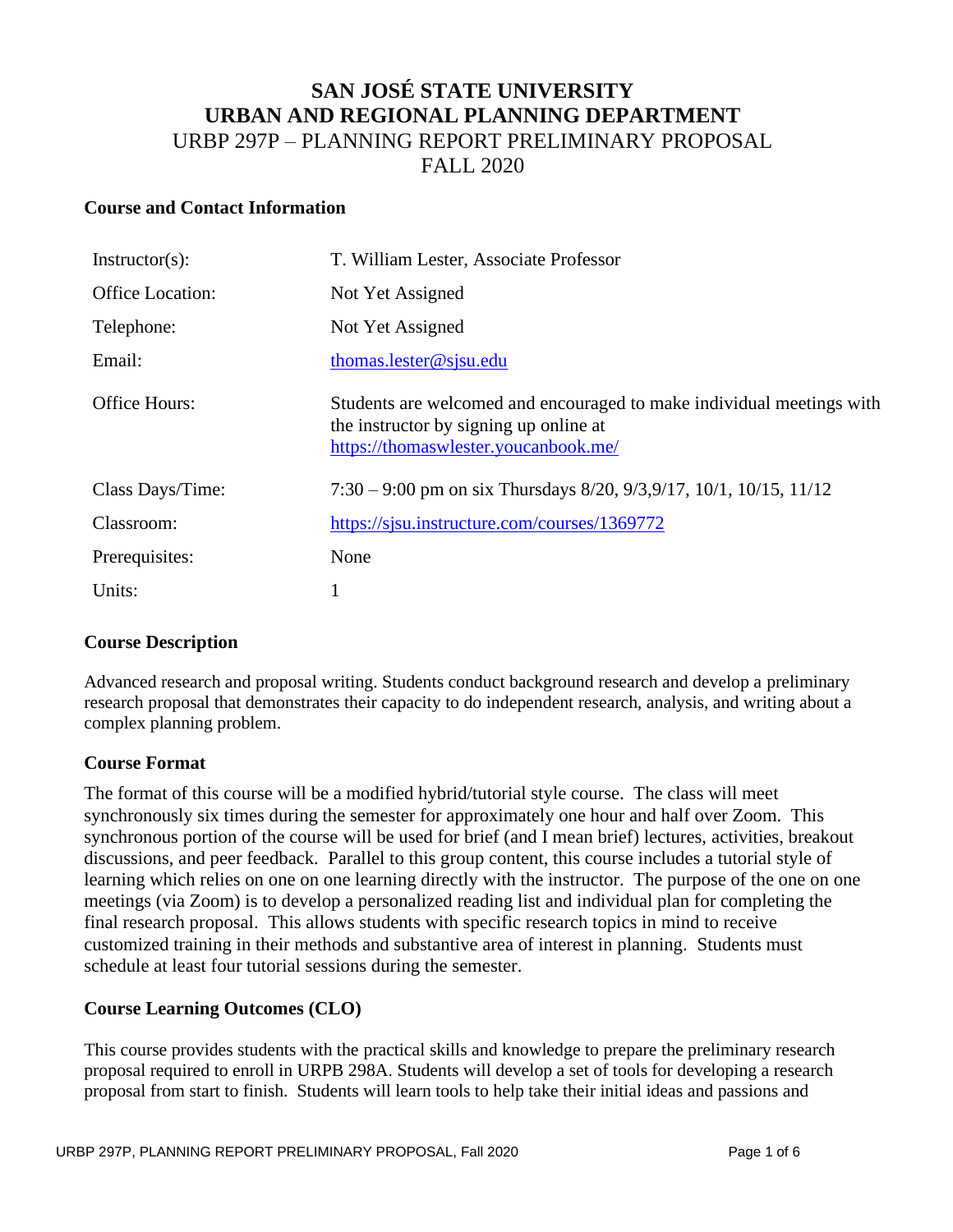translate them into answerable research questions. This begins with how to motivate your question, how to phase it in a way that will be important to policy makers and the public at large. Students will learn how to frame effective research questions and identify appropriate peer-reviewed literature relevant to their research topic. In addition, the class explores the question of how to identify which research methods might be appropriate to answer a research question. Finally, students will develop their skills at providing constructive feedback on a colleague's writing.

Upon successful completion of the course, students will be able to:

1. Conceptualize problems from complex, real-world situations so the problems are meaningful to the intended audience and answerable.

2. Identify and summarize appropriate peer-reviewed literature relevant to a proposed area of research.

3. Prepare constructive, tactful feedback to help colleagues improve their writing.

4. Understand the appropriate research methods to use (e.g. quantitative, qualitative, or mixed-methods) and how to explain these methods to their audience.

Note that MUP students must pass URBP 297P with a grade of C or higher in order to enroll in URBP 298A. In addition, if students decide that they wish to work in URBP 298A on a topic *different from* the one they write about for the 297P Preliminary Research Proposal, then before the semester they take URBP 298A they must prepare a new Preliminary Research Proposal that is assessed by the URBP 298 Faculty Coordinator as being of the same quality required to pass the Preliminary Proposal assignment in URBP 297P.

# **Required Texts/Readings**

## **Textbook**

The main textbook for this course will be: Creswell, J. (2009). *Research design: Qualitative, quantitative, and mixed methods approaches* (3rd ed.). Los Angeles: Sage. There are various editions of this book and it doesn't matter which one you use. There are plenty of copies available online for under \$10 used.

## **Other Readings**

Additional readings will be required and will be curated in one on one consultation with the instructor and each individual student. Students should be prepared to read approximately 50-100 pages per week.

## **Course Requirements and Assignments**

**Idealogs**: students are expected to post five short writing assignments to the discussion board in course website on Canvas. The goal of this assignment is to establish regular writing habits and to encourage the generation of multiple research questions. The first post relates to the student's personal motivations for pursuing a planning research topic. The next three posts include cover nascent research ideas, while the final requests the student to take one idealog and expand on the practical steps that could be taken to answer the question (i.e. due diligence).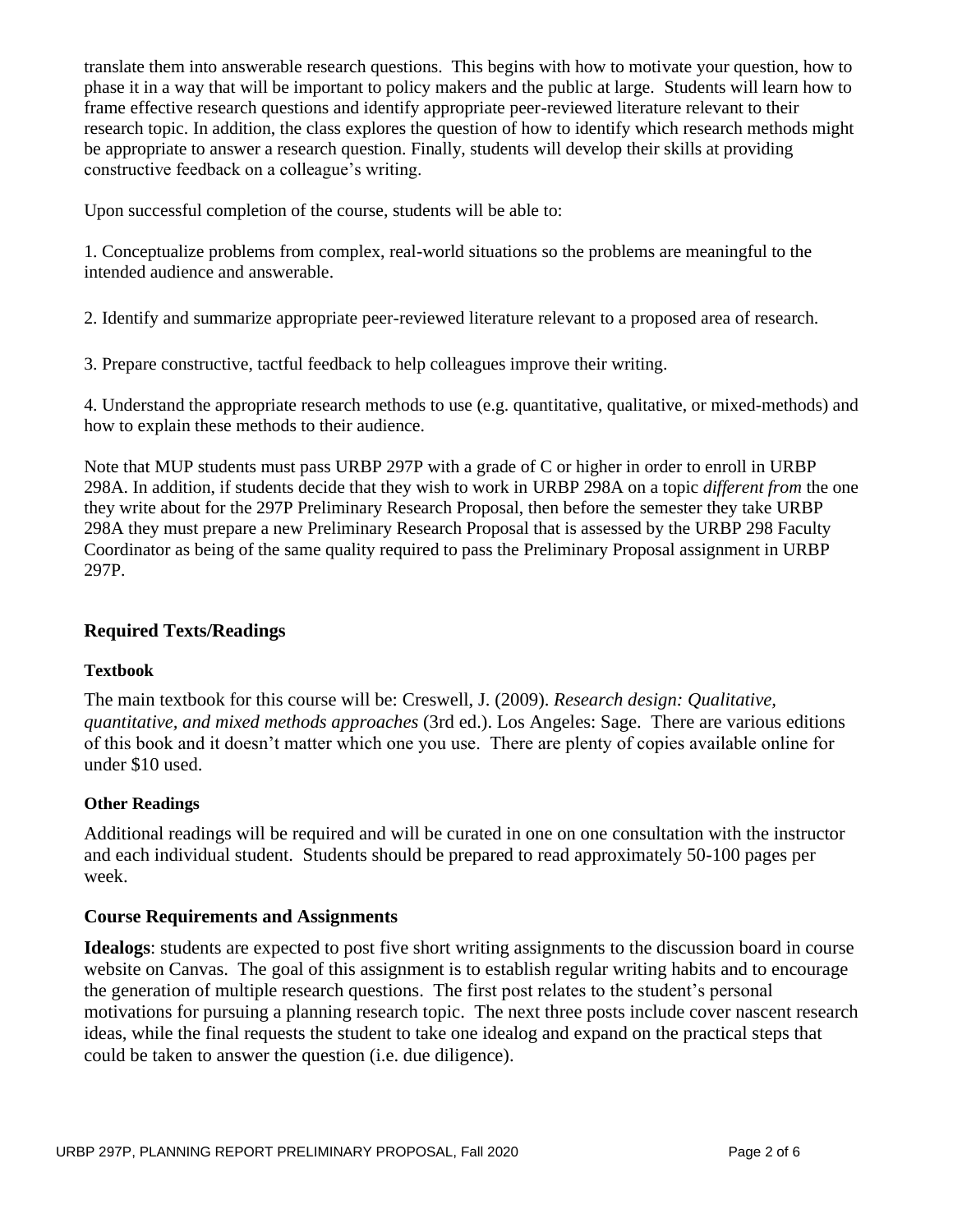**Literature review plan:** In consultation with the instructor, each student will map out a literature review plan and develop a personalized reading list. This document will be posted to Canvas.

**Tell a story with (or without) data:** This is a short (1-2) page written assignment that is intended to teach students how to motivate their research questions with some descriptive analysis using publicly available data. The document should include at least one data visualization and a clearly stated argument that helps the reader understand the importance of the overall project. For students conducting qualitative research this post can include a brief interview or narrative about a person impacted by a planning decision, or a mini ethnography from a place or neighborhood. The goal of this assignment is to tell a story.

**Research Proposal Draft:** Students should prepare a draft of their research proposals for 298A by November  $12^{th}$ .

**Research Proposal:** After receiving written and verbal feedback from the instructor student should submit a final research proposal on December  $7<sup>th</sup>$ . This is the final evaluation component of this course and the goal is the have a high-quality proposal ready for enrollment in URBP 298A.

## **Grading Information**

Assignments in this course will be graded proportionately as follows:

| <b>Assignment</b>       | % of Grade | <b>Due Date</b> | <b>CLO</b> |
|-------------------------|------------|-----------------|------------|
| Idealogs                | 10         | Ongoing         | 1-4        |
| Literature review plan  | 10         | Sept $17th$     | $1-4$      |
| Tell a story with data  | 10         | Oct. $15th$     | 1-4        |
| Complete 4 tutorial     | 10         | Ongoing         | $1 - 4$    |
| meetings                |            |                 |            |
| Research proposal draft | 20         | Nov. $12^{th}$  | $-4$       |
| Research proposal final | 30         | Dec. $7th$      | $-4$       |

Grades for the course will be assigned based on your percentage of total points earned on all assignments according to the following distribution:

A plus = 100 to 96; A = 95 to 93 points; A minus = 92 to 90 points; B plus = 89 to 87 points; B = 86 to 84 points; B minus = 83 to 81 points; C plus = 80 to 78 points; C = 77 to 73 points; C minus = 72 to 70 points; D plus = 69 to 67 points; D = 66 to 63 points; D minus = 62 to 60 points; F = 59 points or lower

## **University Policies**

Per [University Policy S16-9](http://www.sjsu.edu/senate/docs/S16-9.pdf) *(http://www.sjsu.edu/senate/docs/S16-9.pdf)*, relevant university policy concerning all courses, such as student responsibilities, academic integrity, accommodations, dropping and adding, consent for recording of class, etc. and available student services (e.g. learning assistance, counseling, and other resources) are listed on [Syllabus Information](http://www.sjsu.edu/gup/syllabusinfo/) web page

(http://www.sjsu.edu/gup/syllabusinfo), which is hosted by the Office of Undergraduate Education. Make sure to visit this page to review and be aware of these university policies and resources.

## **Recording Zoom Classes**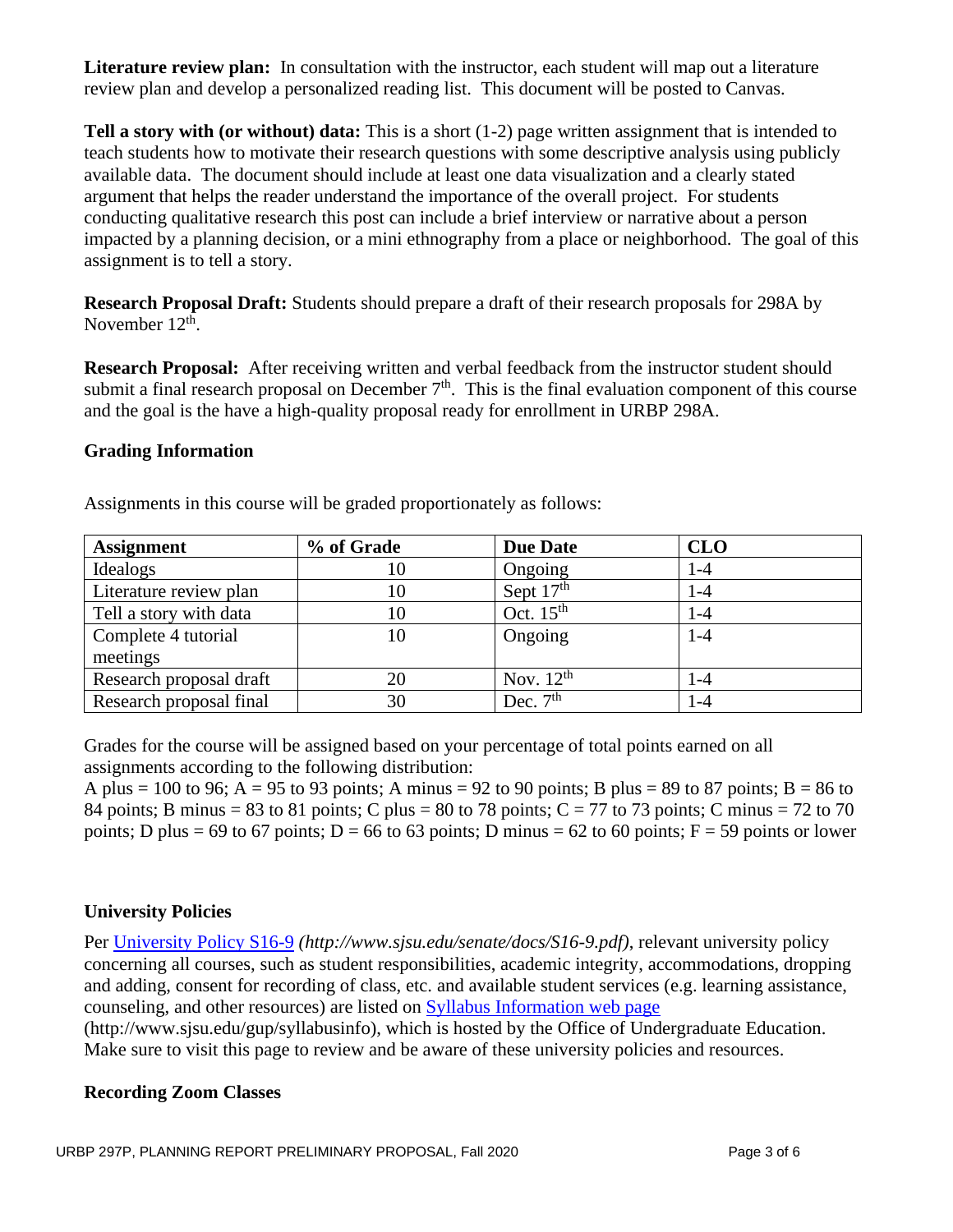This course or portions of this course (i.e., lectures, discussions, student presentations) will be recorded for instructional or educational purposes. The recordings will only be shared with students enrolled in the class through Canvas. The recordings will be deleted at the end of the semester. If, however, you would prefer to remain anonymous during these recordings, then please speak with the instructor about possible accommodations (e.g. temporarily turning off identifying information from the Zoom session, including student name and picture, prior to recording). Students are prohibited from recording course materials and/or distributing downloaded recordings outside of the class.

### **Land Acknowledgement**

The San José State University community recognizes that the present-day Muwekma Ohlone Tribe, with an enrolled Bureau of Indian Affairs documented membership of over 550, is comprised of all of the known surviving American Indian lineages aboriginal to the San Francisco Bay region who trace their ancestry through the Missions Santa Clara, San José, and Dolores, during the advent of the Hispano- European empire into Alta California; and who are the successors and living members of the sovereign, historic, previously Federally Recognized Verona Band of Alameda County. The San José State University community also recognizes the importance of this land to the indigenous Muwekma Ohlone people of this region, and consistent with our principles of community and diversity strives to be good stewards on behalf of the Muwekma Ohlone Tribe whose land we occupy.

## **Citation style**

It is important to properly cite any references you use in your assignments. The Department of Urban and Regional Planning uses Kate Turabian's *A Manual for Writers of Research Papers, Theses, and Dissertations*, 8th edition (University of Chicago Press, 2013, ISBN 780226816388). Copies are available in the SJSU MLK Library. Additionally, the book is relatively inexpensive, and you may wish to purchase a copy. Please note that Turabian's book describes two systems for referencing materials: (1) "notes" (footnotes or endnotes), plus a corresponding bibliography, and (2) in-text parenthetical references, plus a corresponding reference list. The instructor prefers the latter.

#### **Accommodation for Disabilities**

If you need course adaptations or accommodations because of a disability, or if you need to make special arrangements in case the building must be evacuated, please make an appointment with me as soon as possible, or see me during office hours. Presidential Directive 97-03 at http://www.sjsu.edu/president/docs/directives/PD\_1997-03.pdf requires that students with disabilities requesting accommodations must register with the Accessible Education Center (AEC) at http://www.sjsu.edu/aec to establish a record of their disability.

#### **Library Liaison**

The SJSU Library Liaison for the Urban and Regional Planning Department is Ms. Peggy Cabrera. If you have questions, you can contact her at [Peggy.Cabrera@sjsu.edu](mailto:Peggy.Cabrera@sjsu.edu) or 408-808-2034.

#### **SJSU Writing Center**

The SJSU Writing Center is located in Clark Hall, Suite 126. All Writing Specialists have gone through a rigorous hiring process, and they are well trained to assist all students at all levels within all disciplines to become better writers. In addition to one-on-one tutoring services, the Writing Center also offers workshops every semester on a variety of writing topics. To make an appointment or to refer to the numerous online resources offered through the Writing Center, visit the Writing Center website at http://www.sjsu.edu/writingcenter.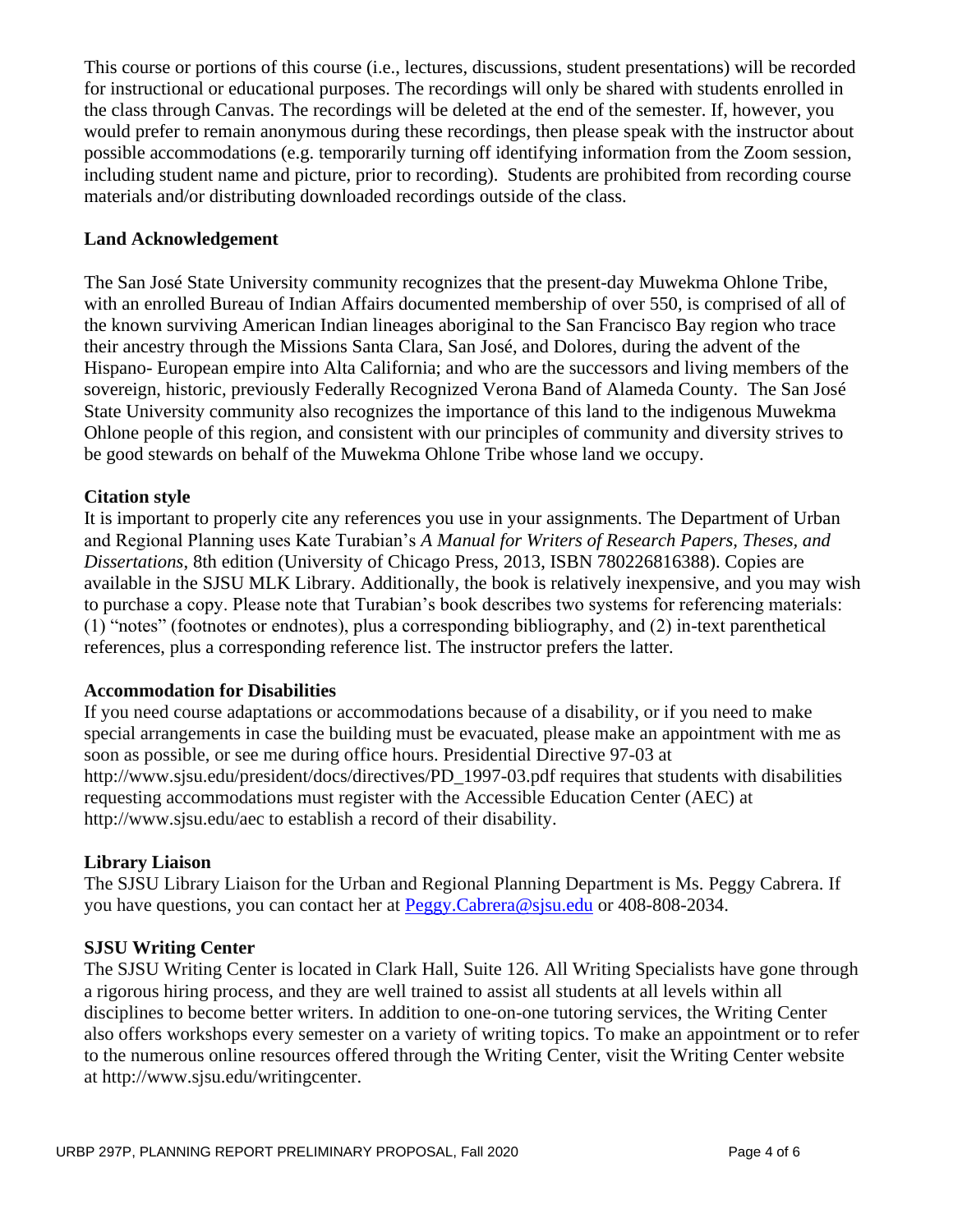## **SJSU Counseling and Psychological Services**

The SJSU Counseling and Psychological Services is located on the corner of 7th Street and San Fernando Street, in Room 201, Administration Building. Professional psychologists, social workers, and counselors are available to provide consultations on issues of student mental health, campus climate or psychological and academic issues on an individual, couple, or group basis. To schedule an appointment or learn more information, visit Counseling and Psychological Services website at [http://www.sjsu.edu/counseling.](http://www.sjsu.edu/counseling)